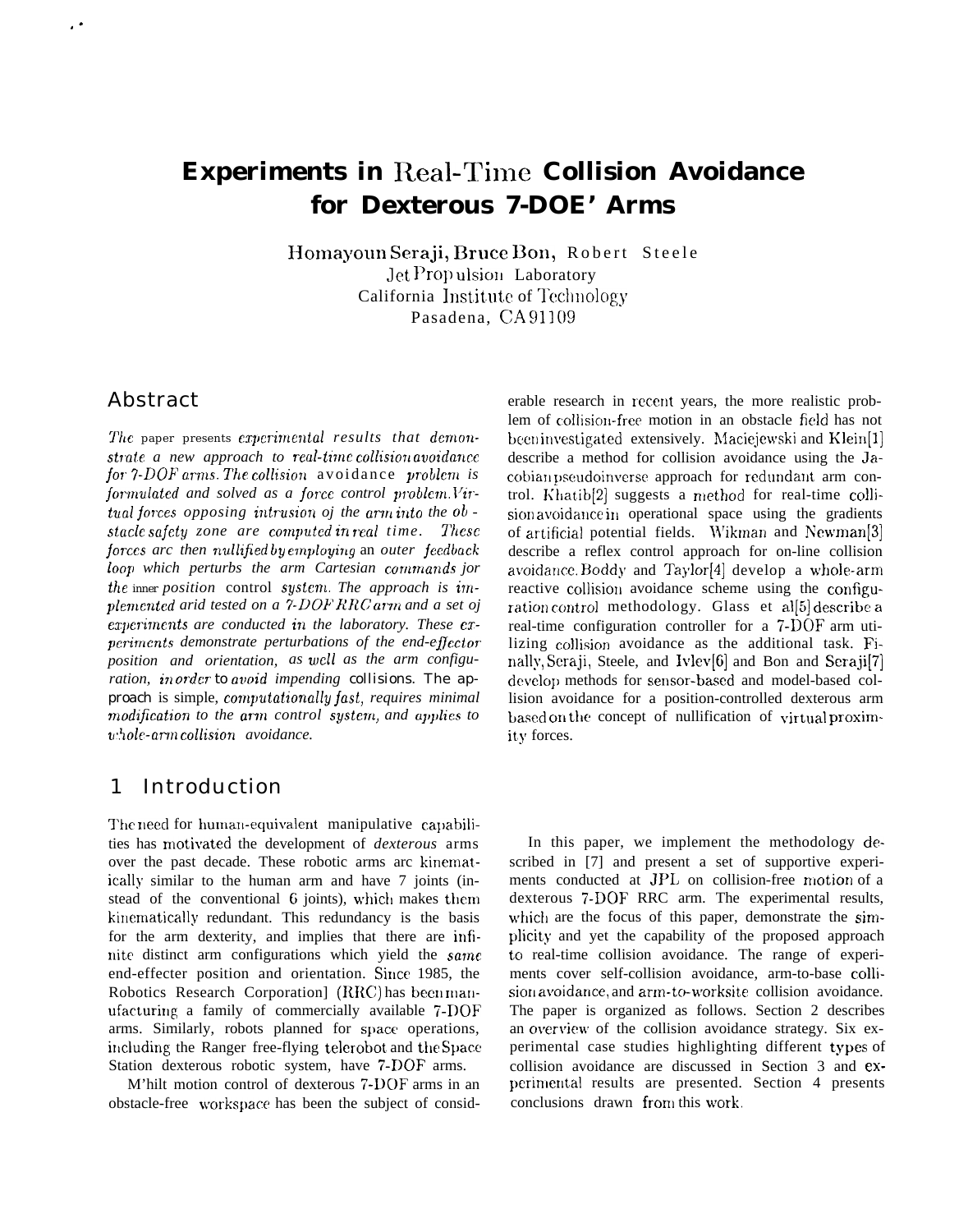# 2 Overview of Collision Avoidance Strategy

,"

In this section, we give an overview of the collision avoidance strategy developed earlier for dexterous 7-DOF arms. The details can be found in references [6] arid [7].

Robotic arms are basically positioning devices which can carry a payload from an initial position and orientation to a target destination along a prescribed Cartesian trajectory. This arm motion is accomplished by mapping the desired Cartesian path to joint angle trajector ies which are then tracked using joint servo control loops. For a kinematically redundant 7-DOF arm, such as the RRC arm, we assume that the end-effector position and orientation and the arm angle<sup>1</sup> (which defines the arm configuration) are under the control of a configuration control scheme, as described in  $[8]$ . In this approach, we use the configuration-cent rolled arm as the baseline system and make the necessary enhancements to this system to provide the collision avoid ance capability.

For the development of the collision avoidance strategy, it is convenient to segment the  $7\text{-}DOF$  arm into three links or arm segments as shown in Figure 1. These segments are the tool-link  $TW$ , the *forearm link WE*, and the upper-  $arm link ES$ , where  $T, W, E$ , and S refer to the toed tip, wrist, elbow, and shoulder, respectively. Three classes of obstacles are now defined as illustrated in Figure 1: too/-tip *obstacle, wrist obstacle,* and elbow obstacle. A tool-tip obstacle is one whose nearest point on the arm is on the tool-link closer to the tooltip than a user-specified distance  $D$ . A wrist obstacle is one whose nearest point on the arm is on the tool-link further away from the tool-tip than  $D$ . An elbow obstacle is the one whose nearest point on the arm is located either on the upper-arm or on the forearm. Notice that an extended obstacle can be represented by a combination of a tool-tip obstacle, a wrist obstacle, and an elbow obstacle. In our control strategy, collision with a tool-tip obstacle is avoided by perturbing the three exld-effecter position coordinates. Collision avoidance with a wrist obstacle is achieved with perturbations of the three end-effector orientation coordinates. Finally, an elbow obstacle is avoided by perturbing the arm  $a\mathbf{1}$ gle, i.e. rotating the elbow  $E$  about the shoulder-wrist axis  $SW$  without disturbing the tool frame (arm selfmot ion). This separation of influence of the obstacles is adopted to avoid unnecessary trajectory perturbations to both the end-effecter position and orientation,

as well as to the arm angle.

For every reachable object in the workspace, the user defines a *safety zone*, which is displaced from the object surface by a user-specified *stand-off* distance  $d_r$ . The proximity of the arm to each object,  $d_m$ , is computed continuously by obstacle detection software[9] or measured by arm-mounted proximity sensors $[6]$ . When any point on the arm enters the safety zone of an object as determined by the detection system  $(d_m < d_i)$ , a vir*tual intrusion force* is generated in the control software and is exerted on the arm at the intrusion point. The magnitude of this force is related directly to the extent and rate of the intrusion into the safety zone, and the direction is opposing the intrusion. The intrusion force is computed from

$$
F = k_i e + k_p \frac{de}{dt}
$$

where  $e = d_r - d_m$  denotes the extent of intrusion in the Cartesian x direction (for instance), arid  $k_i$  and  $k_p$ are user-defined constants. The physical interpretation of this expression is a force due to a fictitious springpltrs-damper with stiffness  $k_i$  and damping  $k_p$  located in the safety zone of each object. Figure 2 shows the block diagram of the collision avoidance system. The goal of the collision avoidance system is to perturb the nominal motion trajectory  $x_r$  in order to nullify the intrusion force  $F$ , i.e. to drive this force to zero. This is accomplished by employing an external force control loop around the internal position control system as shown in Figure 2. The virtual force  $F$  representing the intrusion is compared with the force setpoint  $F_r = 0$ . When  $e > 0$  indicating intrusion, the virtual force *F is* driven to zero by an integral controller which produces the appropriate trajectory perturbation  $x_f$  that modifies the nominal trajectory  $x_r$  as shown in Figure 2. The integral gain  $k$  is chosen such that the overall closed-loop system is stable and has a desirable performance. Observe that when the arm does not intrude any safety zone ( $e \leq O$ ), no corrective action is necessary  $(F = 0, x<sub>f</sub> = 0)$ , and the nominal trajectory  $x<sub>r</sub>$  is executed. Finally, notice that to avoid abrupt changes as the arm enters or exits the safety zone, a nonlinear gain is introduced in Figure 2 to smooth out this transition.

#### 3 Experimental Results

In this section, we present a set of experiments conducted at JPL on real-time collision avoidance of an RRC arm.

The experimental setup[lO] consists of two RRC mode!  $K1207$  7-DOF arms and control units, a VME

<sup>&</sup>lt;sup>1</sup>The arm angle is defined to be the angle between the arm platie passing through the upper-arm and forearm and a reference vertical plane passing through the shoulder-wrist axis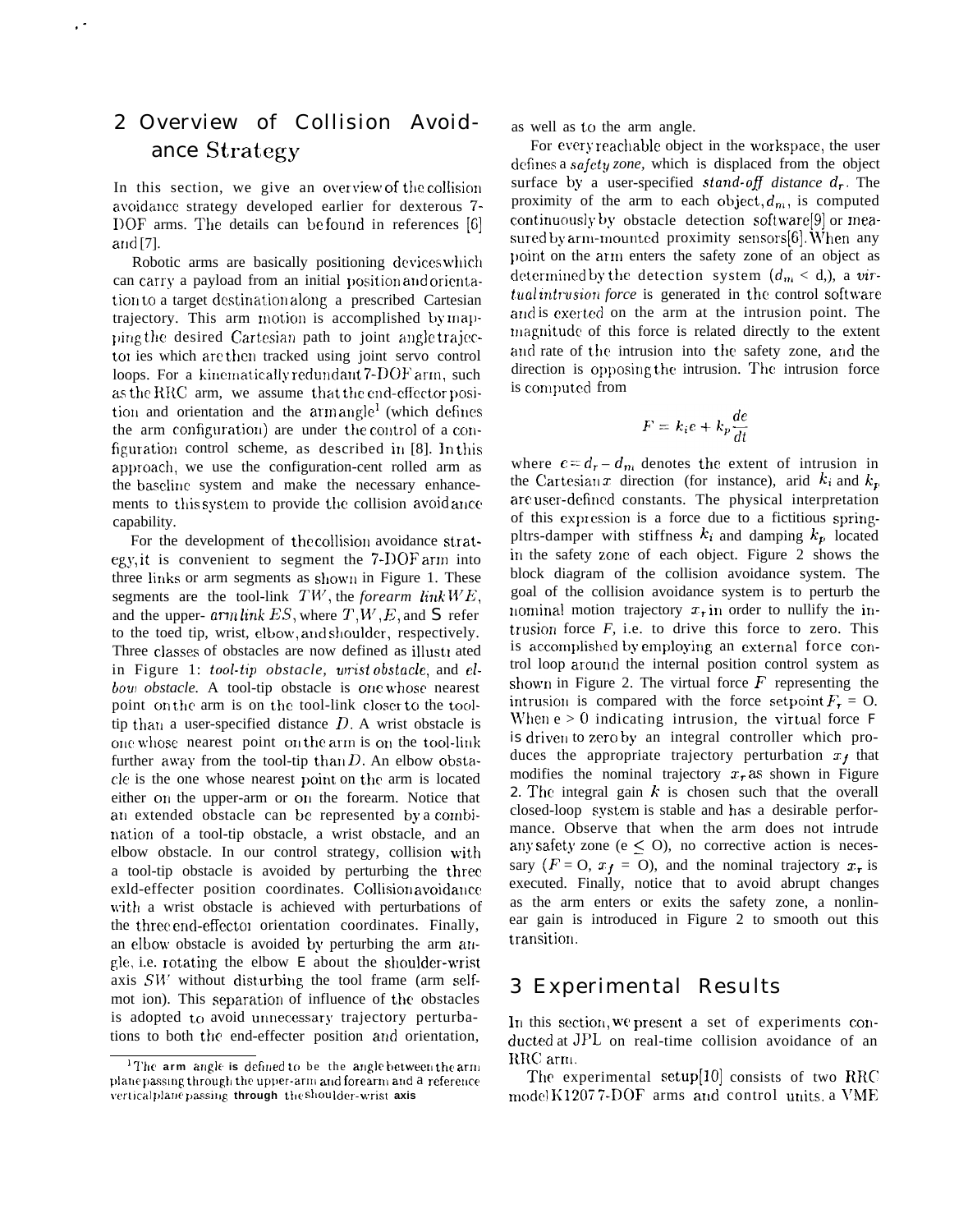chassis, two hand controllers, a SUN Ultra 1 workstation, and a one-third scale partial mockup of the truss structure of the Space Station. 'The VME chassis serves as the real-time controller for the al-in under study, and uses three Motorola MC68040 processors along with shared memory card and various data acquisition and communication cards. The  $VME$ -based realtime controller interfaces directly with the Multibusbased arm control unit supplied by RRC. This interface is through a two-card VME-to-Multibus adapt or set from the BIT3 Corporation. This allows a high speed bi-directional shared memory interface between the real-time controller and the arm control unit. The Servo-Level Interface software supplied by RRC enables low-level communication between the VME controller arid the arm servo control loops at the rate of 400117,. The VME controller is also linked via socket communication to the SUN workstation, u'here the user interface software resides.

,.

The arm is controlled by a configuration controller which runs on a CPU with the computational time of about 1 msec. This controller ensures that the six endeffector position and orientation coordinates, as well as the arm angle, track user-specified trajectories. The user commands seven Cartesian trajectories for the arm task coordinates using either the trajectory generation software or the hand controllers. The configuration controller causes the arm to execute the commanded motion for the e~ld-effecter and the elbow in the absence of workspace obstacles. During arm motion, the obstacle detection software running on a CPU in the \ThIE chassis continuously computes the distances between the arm segments and the workspace obstacles. The collision avoidance strategy outlined in Section 2 and shown in Figure  $2$  is implemented in the VME controller so that the arm coordinates deviate from their commanded trajectories as soon as an impending collision is detected.

Six experimental case studies on real-time collision avoidance are now described. In all experiments,  $k_i =$ 0.2,  $k_p = 0.2$ ,  $k = 1.0$ , and the units of length and angle arc meters and radians, respectively.

#### 3.1 Experiment 1: Position perturbation

The goal of this experiment is to demonstrate perturbation of the end-effecter position in order to avoid an impending collision. A rectangular "window" representing an opening in the Space Station truss structure is placed in the arm workspace parallel to the world frame y-z plane, and the four sides of the opening are defined as obstacles in the arm database. The e[ld-effecter of the  $RRCarm$  is commanded to move to the center of the opening initially and then execute a diamond-shaped path inside the opening. Figure 3 (dashed line) shows the Cartesian path traversed by the end-effecter when the obstacle avoidance capability is disabled. The path is designed so that the elld-effecter is moved close to the four sides of the opening with a clearance of  $1 - 2$ cm and then returns to the center. The experiment is then repeated with the collision avoidance enabled. The end-effector is commanded to traverse the *same* path as before. However, when the end-effector is now closer to a side than the user-s~)ecified threshold  $d_r = 10$  cm, the collision  $a$  'oidance software inhibits motion toward the side. The path traversed by the end-effecter in this case is shown by the solid line in Figure 3. It is seen that collision avoidance is accomplished by truncating the peaks of the diamond automatically to maintain the specified minimum distance to the sides, thus turning the quadrilateral diamond into an octagon.

#### 3.2 Experiment 2: Orientation perturbation

In this experiment, we demonstrate perturbation of the end-effecter orientation to avoid collision. A large box is attached to the truss structure mockup in the laboratory. The end-effecter is initially positioned somewhat above the box, with the forearm pointing diagonally upward. The end-effecter is then commanded to traverse a trapezoidal path that will move it diagonally toward the top of the box, then parallel to the edge, and finally diagonally away from the box. Figure 4 shows the experimental results obtained in this case. With collision avoidance disabled, the wrist comes very close to the edge of the box. When the collision avoidance is enabled, the wrist will automatically rotate away from the edge of the box in order to maintain the specified clearance. This behavior is shown in Figure 4, indicating a rotation about the world frame x-axis, where the commanded rotation about the x-axis is 0.6 radians.

#### 3.3 Experiment 3: Arm angle perturbation

The purpose of this experiment is to demonstrate perturbation of the arm configuration, i.e. the arm angle, in order to avoid an impending collision. The second RRC arm is positioned in the upright configuration to pose as a vertical obstacle during the first arm motion, and the data representing the second arm configuration is inputted to the obstacle detection software. The first arm is then commanded to execute a trajectory that brings its elbow very close to the second arm, and the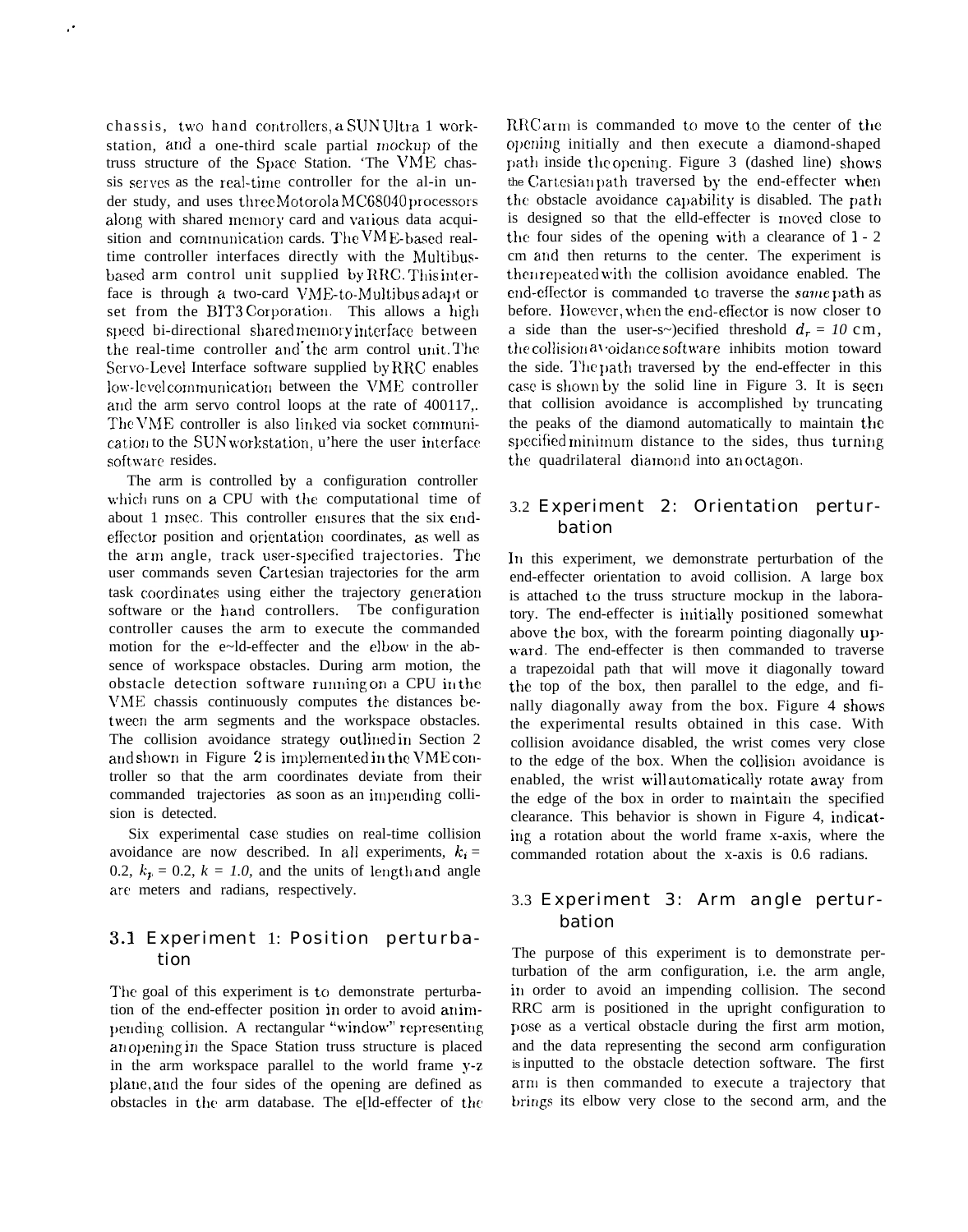arm motion is then reversed. The dashed line in Figure  $5$  shows the constant commanded value of 0.493 radians for the arm angle. With collision avoidance disabled, the constant commanded arm angle is maintained and the elbow almost touches the second arm. The collision avoidance is then enabled and the same arm motion is commanded. The experimental results are depicted by the solid line in Figure 6. The results clearly demonstrate that the elbow now rotates away from the second arm in order to maintain a clearance of  $d<sub>r</sub> = 20$  cm specified by the user.

#### 3.4 Experiment 4: Inter-arm collision avoidance

The goal of this experiment is to demonstrate interarm collision avoidance in our laboratory setup. The second RRC arm is configured to a specific set of joint angles and base position, and this information is inputted to the collision detection database for the first arm. The end-effecter of the first arm is commanded to move close to the second arm base pedestal. Figure 6 (dashed line) depicts the top-down view  $(x-y)$  plane projection) of the end-effecter motion with the collision avoidance disabled. It is observed that the end-effecter comes to w'ithin about 2 cm of the base pedestal. With the collision avoidance enabled, the end-effecter is commanded to execute the same motion, and the results are shown by a solid line in Figure 6. Observe that the endeffector now follows a smooth trajectory to avoid the second arm base pedestal and maintain the stand-off distance of  $d_r = 10$  crn to the base.

#### 3.5 Experiment 5: Self-arm collision avoidance

In this experiment, we demonstrate self-collision avoidance for the RRC arm. The arm is positioned initially "curled in" on itself, with the end-effecter arid wrist pointed in opposite directions and the end-effector pointed toward the upper-arm link away from the truss structure, The end-effecter is commanded to move toward the truss. The top-down view (x-y projection) of the path traversed by the end-effecter is shown by a dashed line in Figure 7. W'ith collision avoidance disabled, the end-effecter comes very close to the upperarm. The collision avoidance is now enabled and the  $same$  end-effecter motion is commanded. The experimental results are shown by a solid line in Figure 7. The e~ld-effecter deviates from the nominal path and makes a 'detour" to stay clear of the upper-arm and maintain the stand-off distance of  $d_r = 10$  cm.

#### 3.6 Experiment 6: Teleoperation

The goal of this experiment is to demonstrate the collision avoidance capability when the arm is under teleoperation. In this experiment, commands for the endeffector position and orientation and the arm angle are issued by the operator acting on two hand controllers. This is in contrast to previous experiments where the commanded motions are produced by the trajectory generation software. Experiment  $1$  is repeated with the user teleoperating the end-effector within the fake t I uss opening using the hand controller. M'bile the end-effector is away fi om the sides of the opening, the teleoperated commands are executed. As soon as the end-effector is commanded to move close to a side, a counter-command is generated by the collision avoidance software that nullifies the teleoperated command and inhibits motion toward the side. Thus erroneous teleoperated commands that would otherwise cause collision are corrected on-line and in real time. This is an important augmentation to teleoperation, particularly for operation in partially or completely occluded regions of the workspace.

### 4 Conclusions

A new approach for real-time collision avoidance of dexterous 7-DOF arms is demonstrated in this paper. This approach is based on representing the proximity of the arm to workspace obstacles by virtual forces, and servoing these forces to zero by employing an outer feedback loop around the inner arm position cent rol system.

The approach presented in this paper is equally applicable to both model-based and sensor-based collision avoidance. For the sensor-based case, the on-line distance computations are replaced by the readings pro- $\vee$  vided by the proximity sensors mounted on the arm [6]. Furthermore, the proposed approach applies to both stationary and moving obstacles, since the distance computations (or measurements) are updated continuously in real time. Finally, the approach is pragmatic because: it is simple and computationally very fast, it requires minimal modification to the arm positioning system, and it applies to *whole-arm*, not just the endeffector, collision avoidance.

## 5 Acknowledgment

The research described in this paper was carried out at the Jet Propulsion Laboratory, California Institute of Technology, under contract with the National Aeronautics and Space Administration (Code SX Telerobotics Program).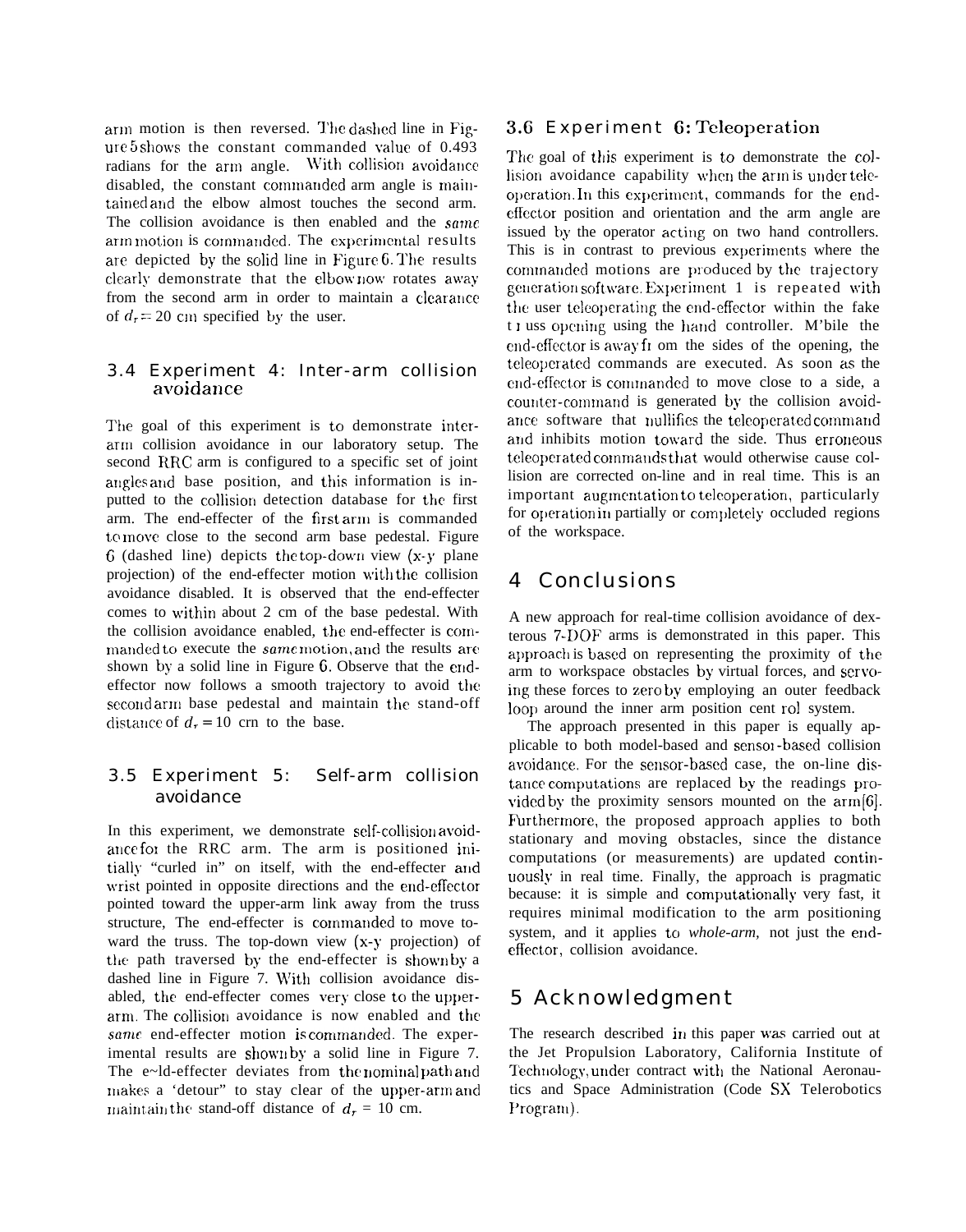#### 6 References

- 1. A. Maciejewski and C. Klein: "Obstacle avoidance for kinematically redundant manipulators in dynamically varying environments", Intern. Journ. of Robotics Research, vol. 4, no. 3, pp. 109-117, 1985.
- 2. 0. Khatib: "Real-time obstacle avoidance for manipulators and mobile robots", Intern. Journ. of Robotics Research, pp. 90-98,1986.
- 3. T.S. Wikman ant] W.S. Newman: "A fast, online collision avoidance method for a kinematically redundant manipulator based on reflex control", Case Western Reserve University, CAISR Technical Report 91-160, 1991.
- 4. C.L. Boddy and J.D. Taylor: "Whole-arm reactive collision avoidance control of kinematically redundant manipulators", Proc. IEEE Intern. Conf. on Robotics and Automation, vol. 3, pp. 382-3S7, Atlanta, 1993.
- 5. K. Glass, R. Colbaugh, D. Lim, and H. Seraji: "Real-time collision avoidance for redundant manipulators", IEEE Trans. on Robotics and Automation, vol. 11, no. 3, pp. 448-457, 1995.
- 6. H. Seraji, R. Steele, and R. Ivlev: "Sc!nsox-base'd collision avoidance: Theory and experiments", Journal of Robotic Systems, vol. 13, no. 9, pp. 571-586, 1996.
- 7. B. Bon and H. Seraji: "On-line collision avoidance for the Ranger telerobotic flight experiment", Proc. IEEE Intern. Conf. on Robotics and Automatic, vol. 3, pp. 2041-2048, Minneapolis, 1996.
- 8. H. Seraji, M.K. Long, and T.S. Lee: "Motion control of 7-DOF arms: The configuration control approacb", IEEE Trans. on Robotics and Automaion, vol. 9, no. 2, pp. 125-139, 1993.
- 9. B. Bon and H. Seraji: "Obstacle detection for the Ranger telerobotic flight experiment", Submitted to IEEE Intern. Conf. on Robotics and Automation, 1997.
- I(). D. Lim. T.S. Lee, and H. Seraji: "A real-time control system for a mobile dexterous 7-DOF arm", Proc. IEEE Intern. Conf. on Robotics and Automation, vol. 2, pp. 118 S-1 195, San Diego, 1994.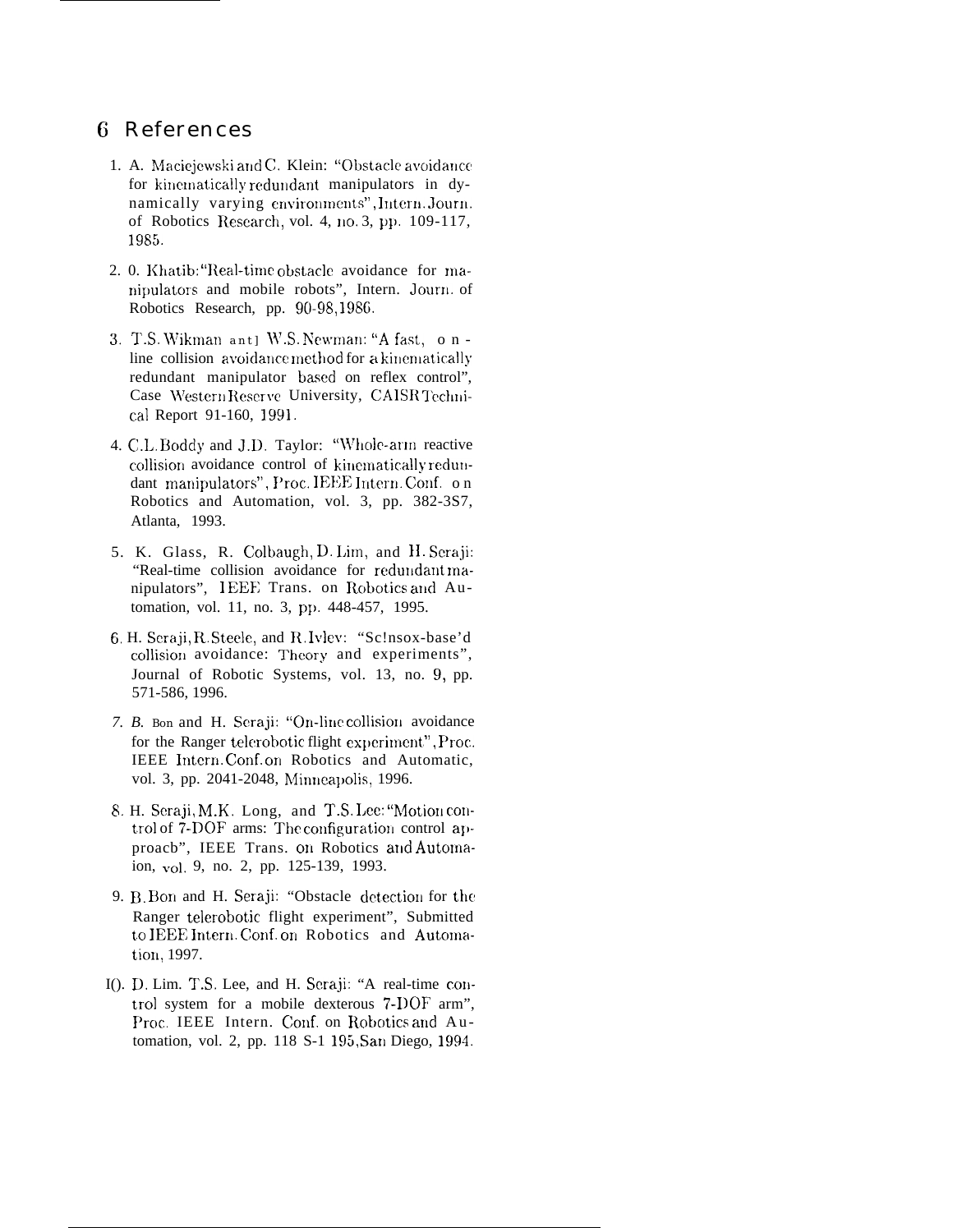

Figure 1: Dexterous 7-DOF RRC arm



Figure 2: Control diagram for perturbing arm motion for collision avoidance



Figure 3: Position perturbation for collision avoidance



Figure 4: Orientation perturbation for collision avoid- $\rm ance$ 



Figure 5: Arm angle perturbation for collision avoid $ance$